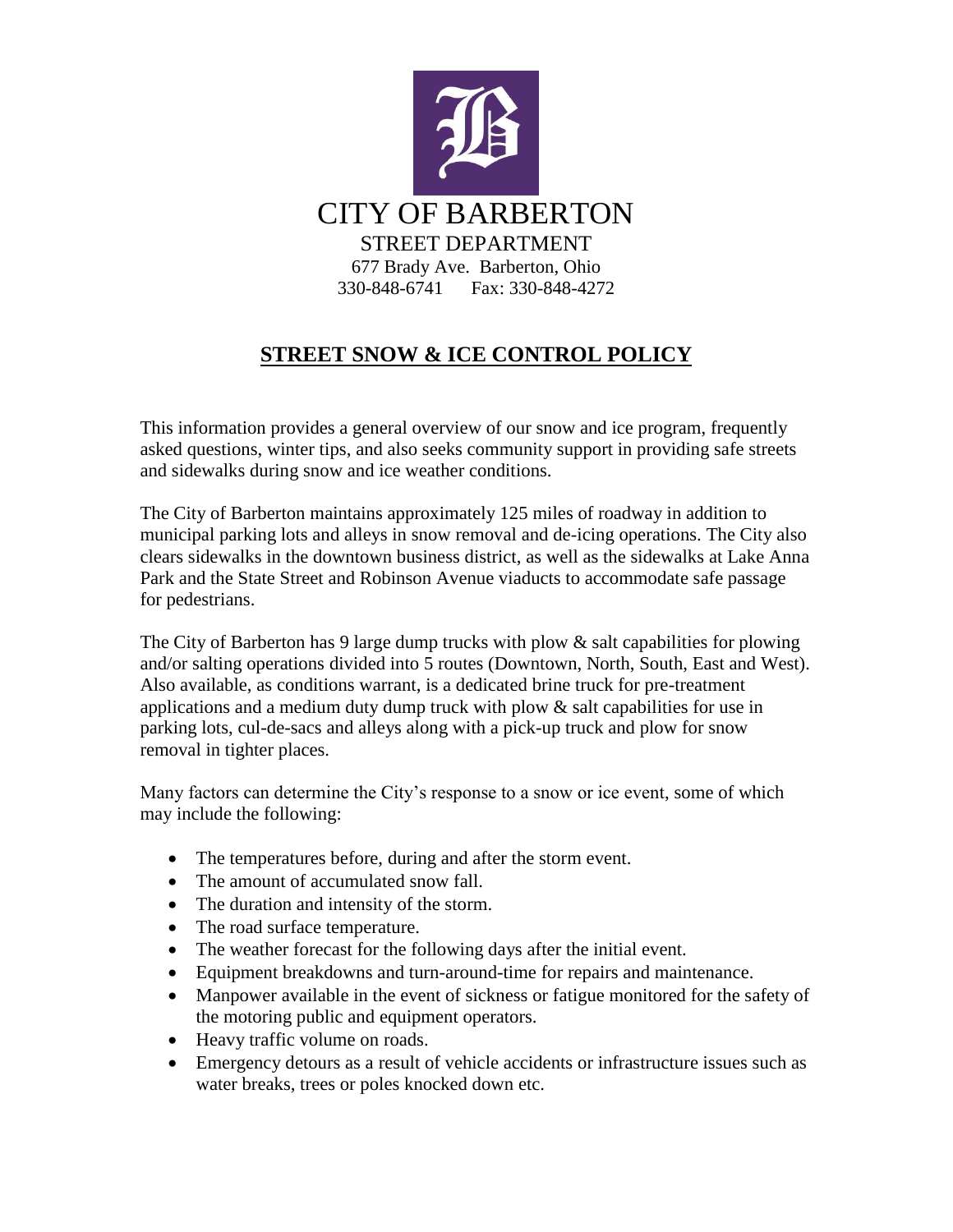### **Plan of Operation:**

- Pre-treatment utilizing brine with an anti-de-icing agent will be applied to bridges and hills if the forecasted event doesn't include rain transitioning to snow because of the dilution of material applied.
- When less than 2 inches of snow is forecasted it is considered a salting event but when the snow accumulation exceeds 2 inches the plowing operation begins.
- When the snow stops falling and after the main arterials have been cleared the plow trucks move onto secondary collector streets and then into residential areas and eventually alleys.
- City personnel will then begin a clean-up effort to clear the storm inlet grates and catch basin openings, clearing intersections, plowing designated walks and parking lots etc.

## **Black or Wet Road policy:**

Within several hours after the storm has ended it is the goal of the City to have the road surface exposed particularly on the main arterials and secondary collectors. Residential side streets and cul-de-sacs will only be sufficiently treated to ensure a passable road.

This policy is designed to reduce the harmful effects to the environment of de-icing materials while at the same time balancing public safety with the importance of traveling to a mobile society.

## **Parking Bans:**

While the City of Barberton does enforce parking bans during the winter months based on accumulations of snow exceeding 2 inches, the City requests the residents to please keep vehicles off the street when the warnings are issued and the parking bans are in effect. This will help expedite the plowing operations and prevent damage to private vehicles.

### **Plow Damage:**

On streets that aren't curbed, the City of Barberton is not responsible for damaged lawns, sprinkler heads, downspout laterals, fences, trees and shrubs located within the public right of way. The City will only fix or replace a mailbox if it is physically hit by a plow, **not as a result of heavy snow or slush thrown by the plow,** when clearing the roadway. Mailboxes and posts damaged by a physical hit by a snowplow will be fixed or replaced with a standard wooden post and black mailbox unless otherwise specified.

Residents are urged to drive stakes with reflectors or reflectorized markers along the edge of lawns.

City operated plow vehicles are prohibited to be hired at the request of Business owners and residents to clear driveways and aprons.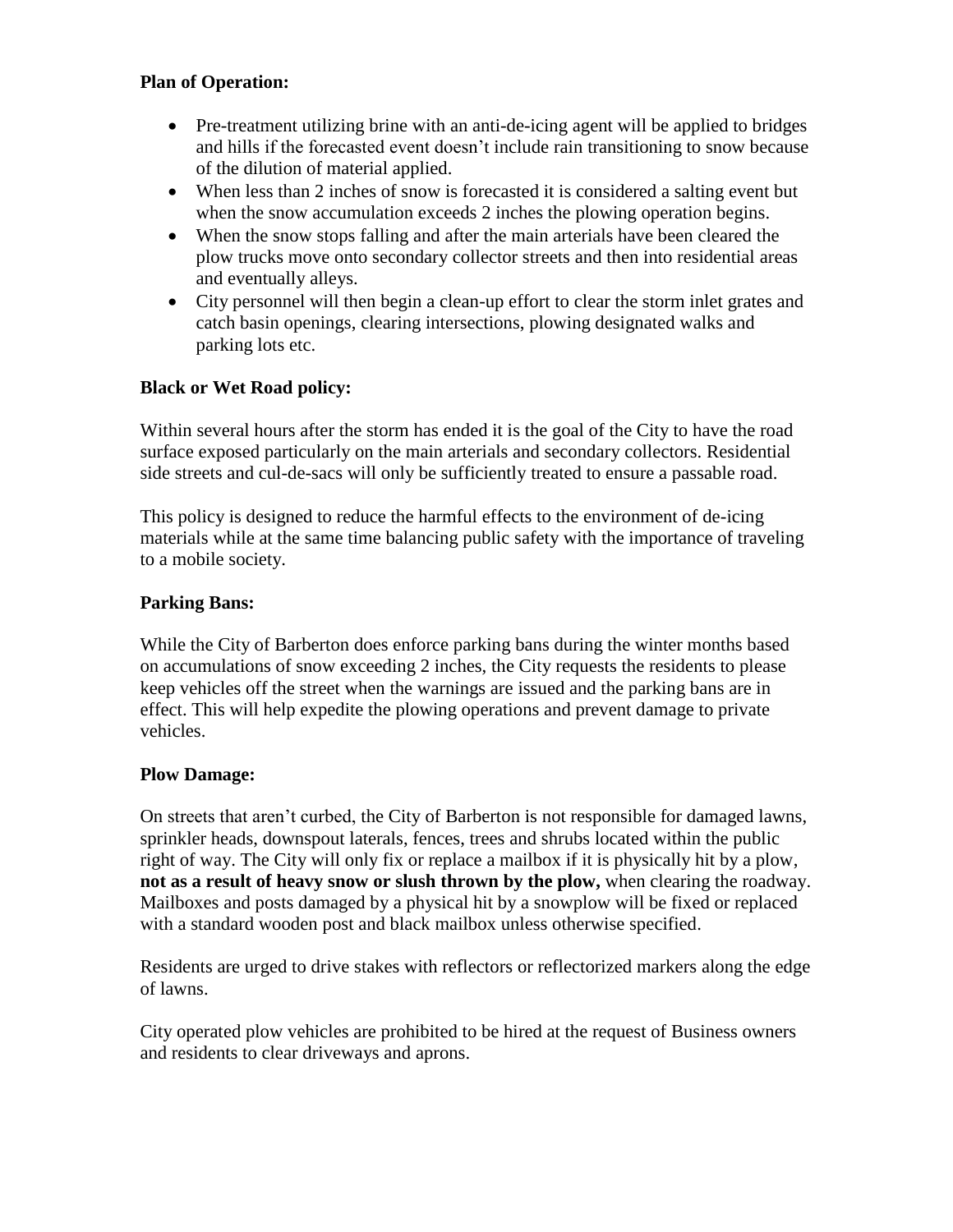#### **Please Don't:**

Please don't plow snow into the street (you or a contractor). This not only increases the City's cost for snow plowing but also increases your liability if an accident occurs.

Please don't throw snow from your driveway or sidewalk into the street.

Please don't place rocks or large objects on the road edge. This may cause plow damage, vehicle damage or operator injury.

#### **Please Do:**

In the interest of your neighbor's and your own personal safety, please shovel out nearby fire hydrants.

Please help keep nearby catch basins and storm water inlets clear of snow and ice to help mitigate street flooding during periods of heavy rains and snow melting periods.

### **Frequently Asked Questions:**

Q. Why does there seem to be a delay in plowing snow off the streets when the snow begins to fall?

*A. After applying road de-icing materials specifically on bridges and hills, a reaction occurs creating a brine solution and preventing ice bonding to the pavement. The reaction time depends on a number of variables (i.e. traffic flow/volume, temperature etc.). This process helps in the plowing effort as the snow begins to accumulate for a plow event.*

Q. Do some streets receive priority during a snow storm?

*A. Yes. Major (arterial) roads, hills and bridges are a top priority followed by service to secondary arterial collector roads.*

Q. Do sidewalks receive the same priority as streets?

*A. No. The roads are a priority for public safety reasons. However, the school district maintains sidewalks within the school zone as well as school parking lots independent of the City road plowing operation.*

Q. Why is the snow pushed into my driveway?

*A. This situation is unavoidable. The plows remove as much snow as possible to allow for maximum clearance of the roadway and to allow for mail delivery and allow for emergency vehicles to maneuver.*

Q. Why does my street always seem like the last one plowed?

*A. Traffic volume on main arterials and secondary collector streets are one of the factors determining the order in snow removal operations. Although you may feel that your street*